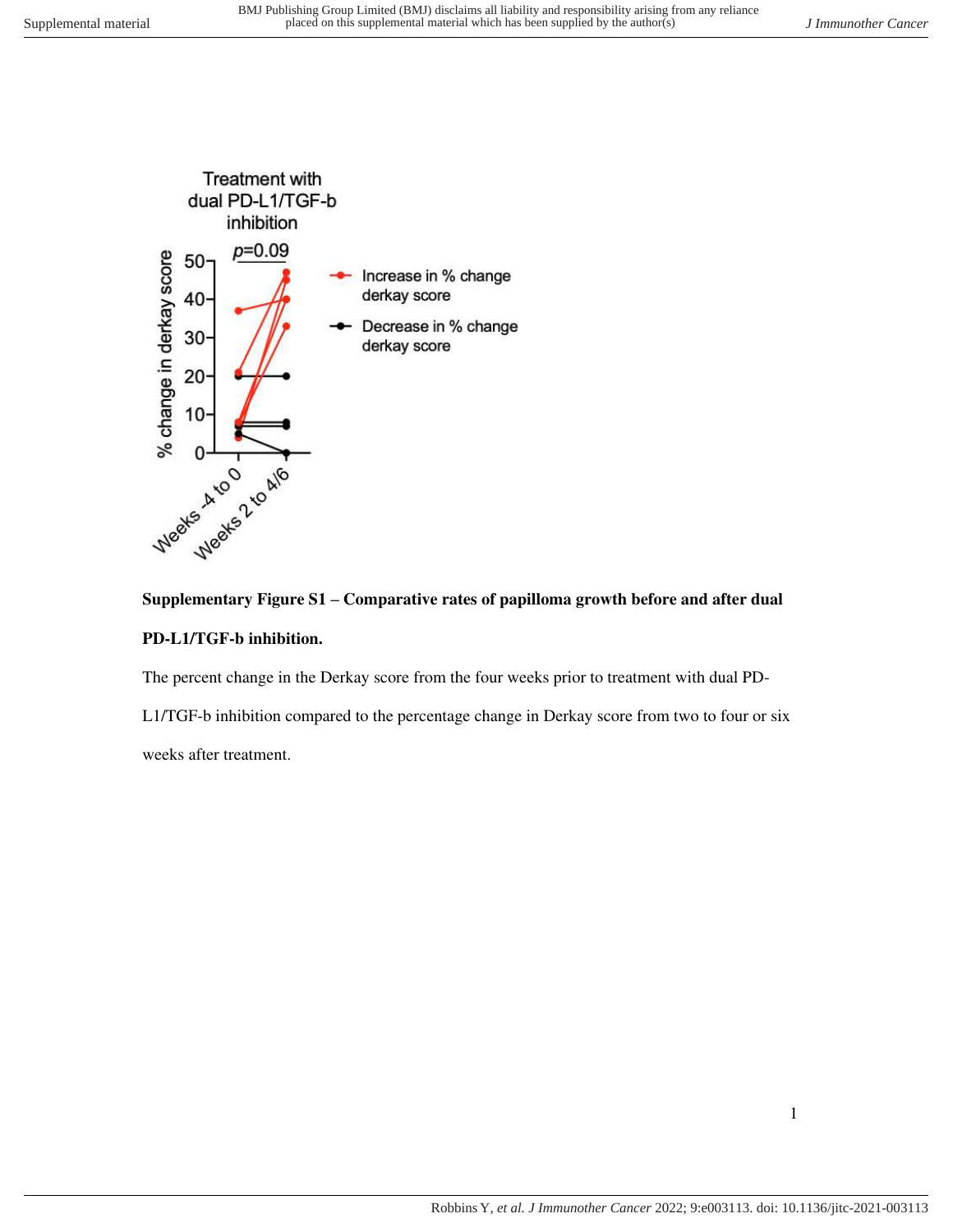

**Supplemental Figure S2 –Systemic TGF**− **levels**

Spider plots of serum TGF−β levels following treatment with dual PD-L1/TGF-b inhibition or PD-L1 blockade alone are shown. Pre-treatment serum was obtained within one week prior to initiation of treatment and post-treatment serum was obtained within one week following completion of treatment. *p*-value determined by Wilcoxon matched-pairs signed rank test.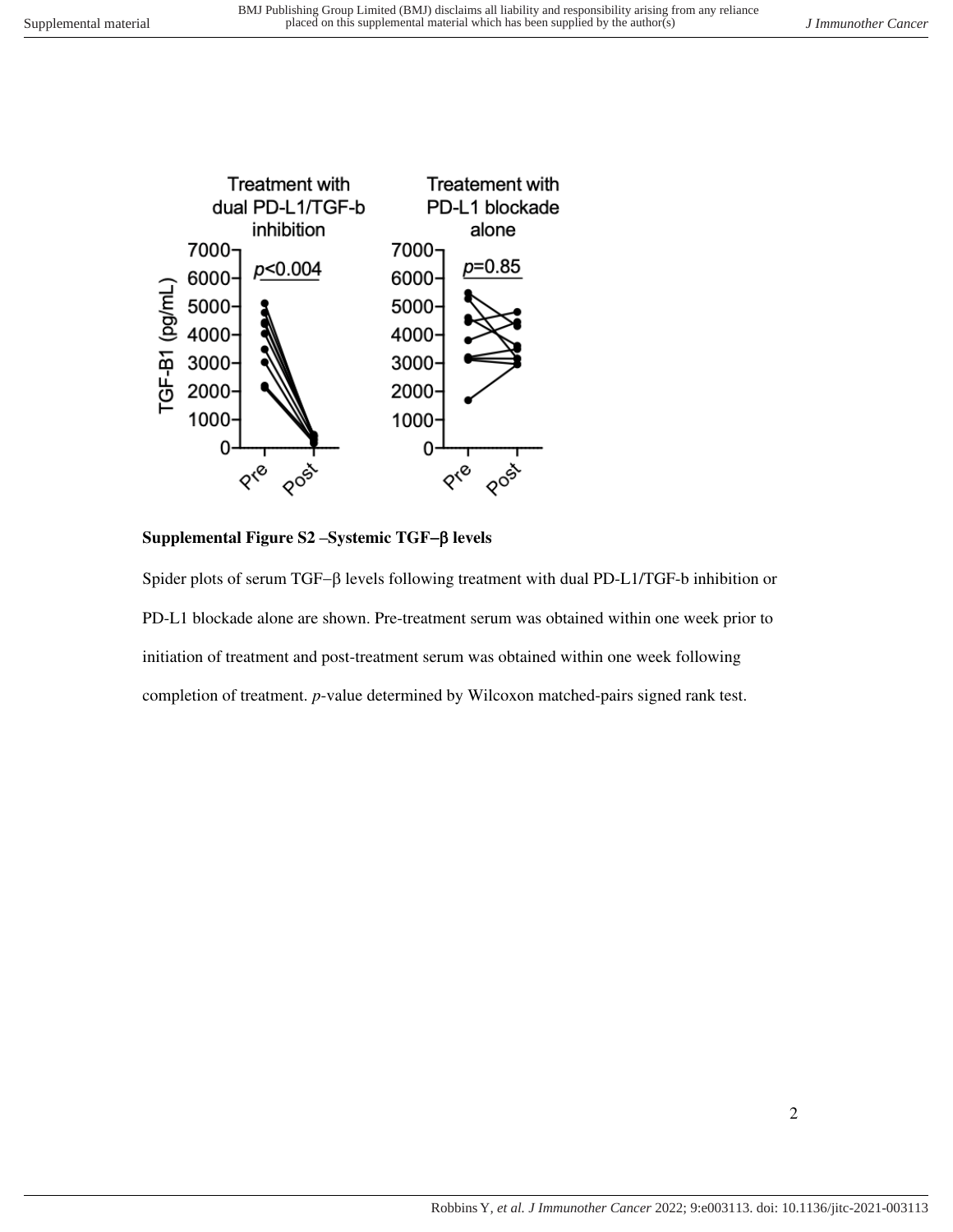

### **Supplemental Figure S3 – Representative basal and suprabasal layer annotations.**

Photomicrographs of papillomas stained with a pan-cytokeratin antibody (green) and DAPI (blue) with representative basal (top) and suprabasal (bottom) annotations. The entire section was annotated and scored for each pre- and post-treatment biopsy.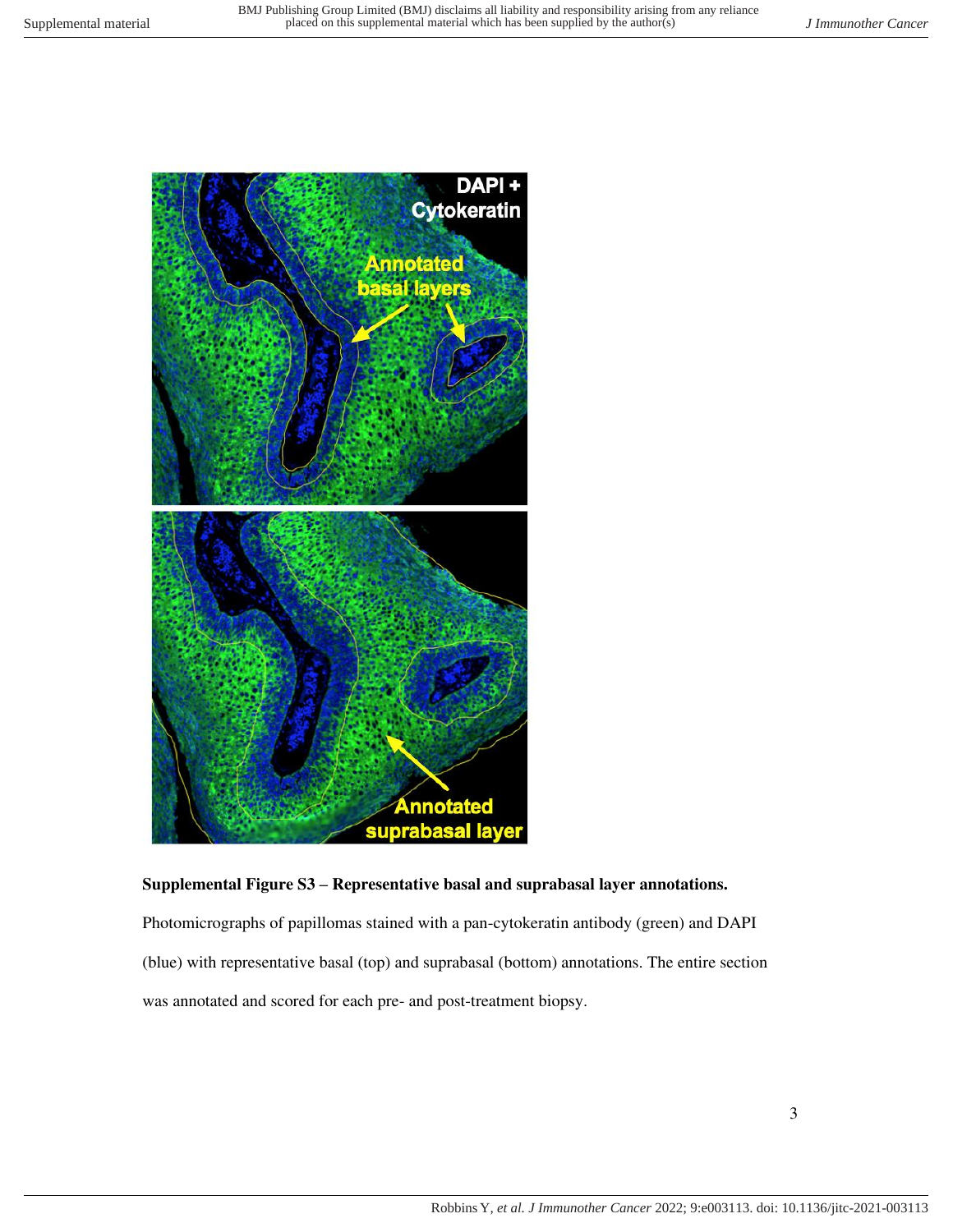

#### **Supplemental Figure S4 – Correlation between immunofluorescence and Derkay scores**

The correlation between TGF-β signaling pathway protein expression or phosphorylation and clinical response in patients treated with dual PD-L1/TGF-b inhibition or PD-L1 blockade alone is shown. Significance of correlation was tested by linear regression analysis.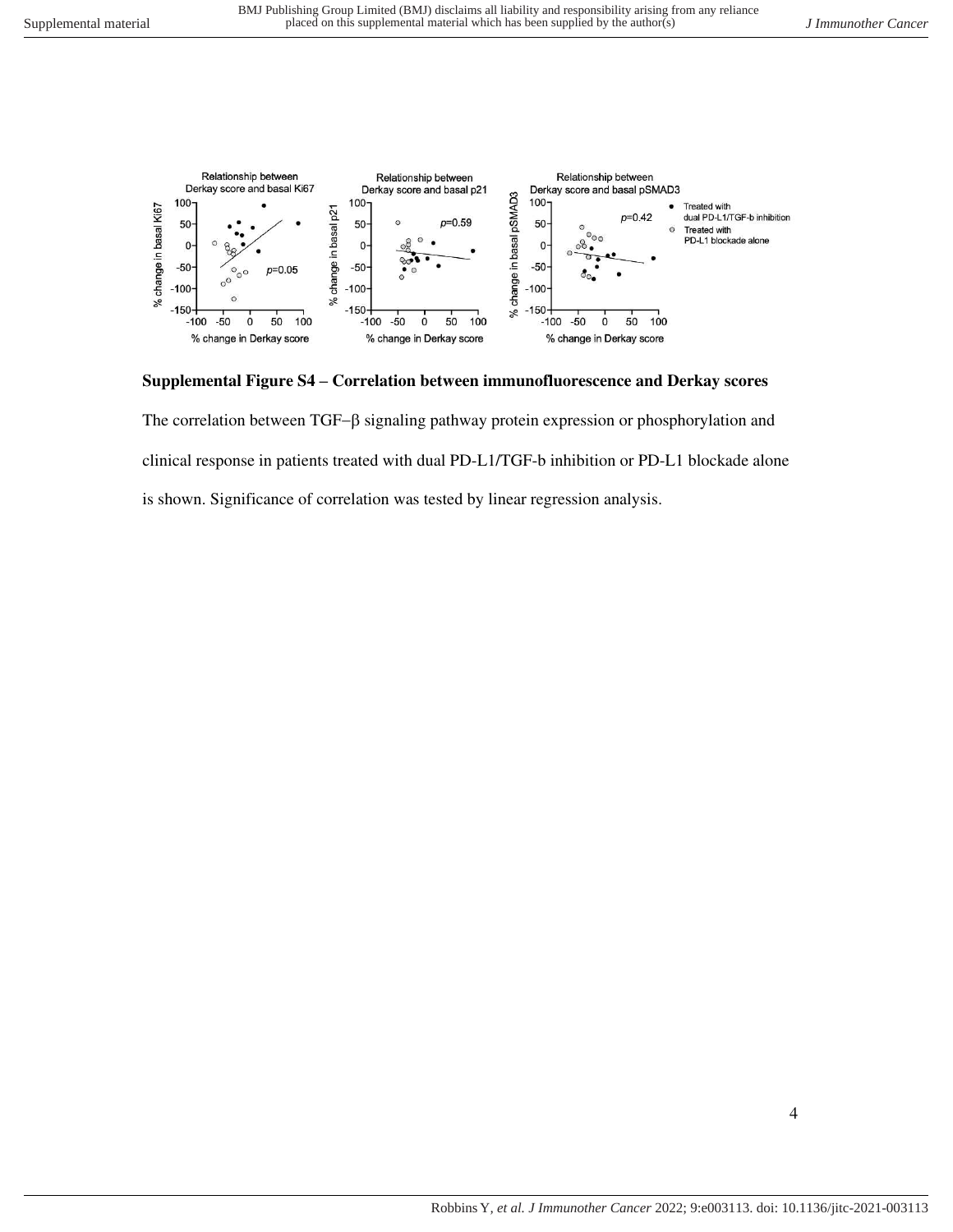

**Supplemental Figure S5 - Assessment of additional TGF**− **signaling parameters in subjects treated with dual PD-L1/TGF-b inhibition or PD-L1 blockade alone.**

Spider plots of changes in quantification of TGF-β signaling pathway protein expression or phosphorylation within the basal or suprabasal layers of papillomas in patients treated with (**A**) dual PD-L1/TGF-b inhibition (*n*=9) or (**B**) PD-L1 blockade alone (*n*=12) are shown. H-scores were determined by quantifying annotated basal cell fluorescence of individual cells across entire biopsy sections. *p*-value determined by Wilcoxon matched-pairs signed rank test.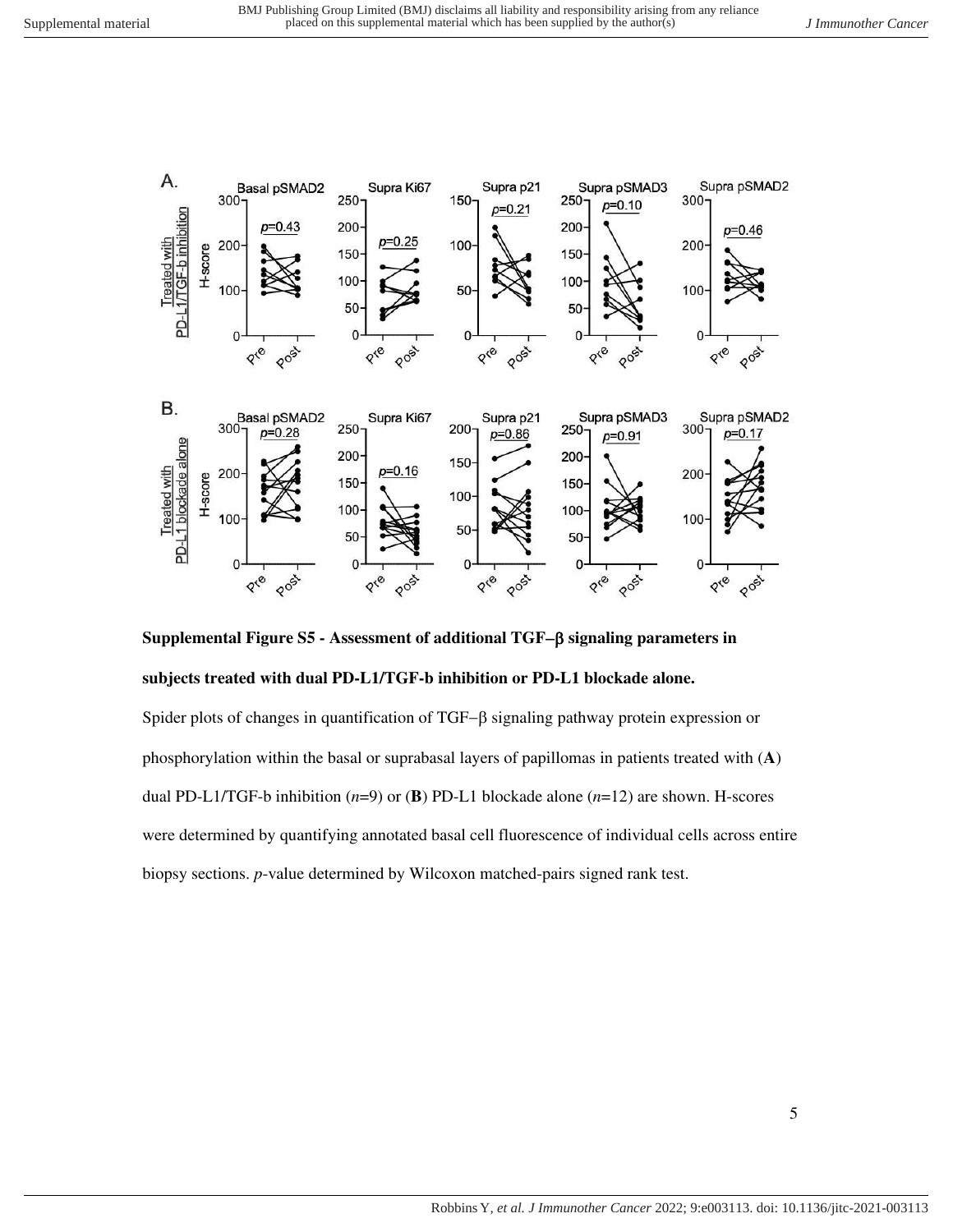

## **Supplemental Figure S6 – Representative T-lymphocyte immunohistochemistry.**

Representative photomicrographs of CD8 or CD4 immunohistochemistry.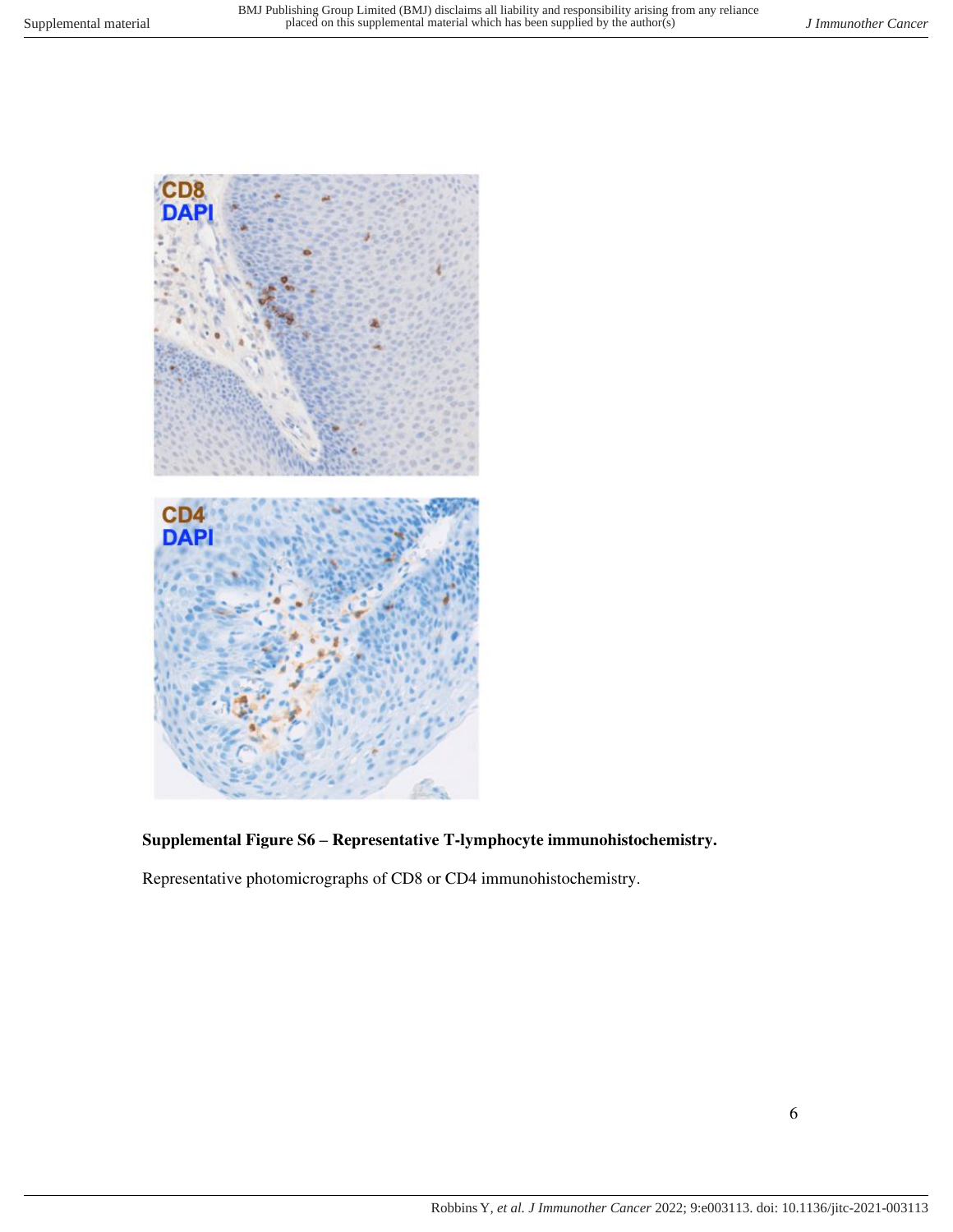|                | Age at    |     |          | Age at    | Number of    |           |
|----------------|-----------|-----|----------|-----------|--------------|-----------|
|                | treatment |     |          | diagnosis | lifetime RRP | Pulmonary |
| Patient        | (years)   | Sex | HPV type | (years)   | surgeries    | lesions   |
| 1              | 65        | м   | 11       | 19        | >50          | Yes       |
| $\overline{2}$ | 52        | F   | 6        | 23        | >70          | No        |
| 3              | 42        | м   | 6        | 37        | $>25$        | <b>No</b> |
| 4              | 37        | F   | 6        | 28        | >90          | <b>No</b> |
| 5              | 39        | м   | 6        | 37        | 8            | No        |
| 6              | 25        | M   | 11       | 1         | >100         | Yes       |
| 7              | 20        | M   | 11       | 1         | >200         | Yes       |
| 8              | 18        | F   | 6        | 5         | >90          | <b>No</b> |
| 9              | 33        | F   | 6        | 1         | >250         | Yes       |

Supplemental Table I. Demographics of patients treated with bintrafusp alpha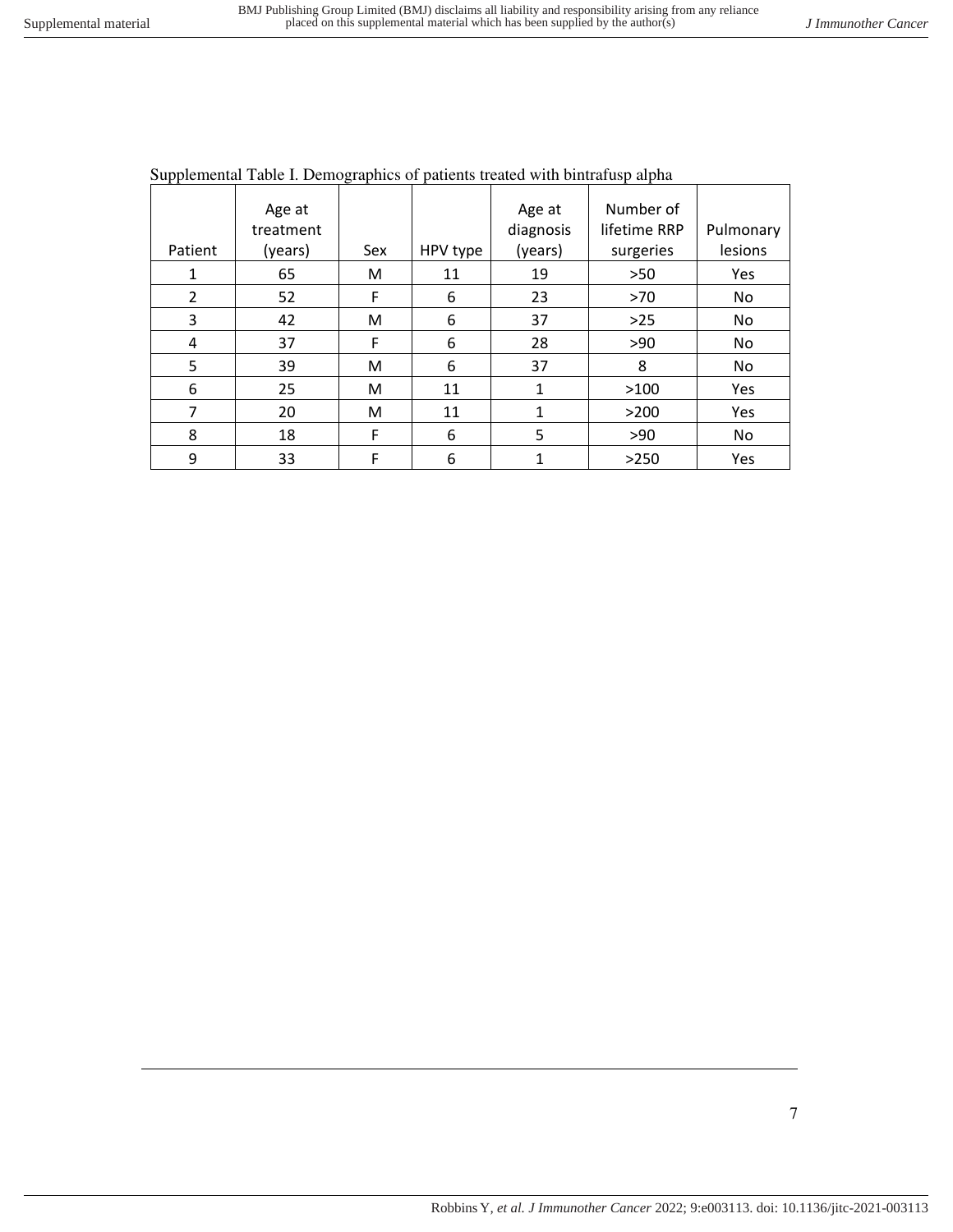# *TGFB2* Transforming growth factor beta 2 *TGFB3* **Transforming growth factor beta 3**<br>*TGFBR1 (ALK5)* **Transforming growth factor beta recepi** Transforming growth factor beta receptor 1 *TGFBR2* Transforming growth factor beta receptor 2 **TGFBR3 Transforming growth factor beta receptor 3**<br> **RAMP2 Rona metropolis protein 2** Bone morphogenic protein 2 **BMP3 Bone** morphogenic protein 3 **BMP4 Bone** morphogenic protein 4 **BMP5 Bone** morphogenic protein 5 *BMP6* Bone morphogenic protein 6<br>*BMP7* Bone morphogenic protein 7 Bone morphogenic protein 7 *BMP9 or GDF2* Bone morphogenic protein 9 *BMP10* **Bone** morphogenic protein 10 *BMP15* Bone morphogenic protein 15 *BMPR1A (ALK3)* Bone morphogenetic protein receptor type 1A *BMPR1B (ALK6)* Bone morphogenetic protein receptor type 1B *BMPR2* Bone morphogenetic protein receptor type 2 *ACVR1 (ALK2)* Activin A receptor type 1 *ACVR1B (ALK4)* Activin A receptor type 1B *ACVR1C (ALK7)* Activin A receptor type 1C *ACVR2A* Activin A receptor type 2A *ACVR2B* Activin A receptor type 2B *ACVRL1 (ALK1)* Activin A receptor like type 1 *Nodal* Nodal **Nodal** *GDF1* **Growth differentiation factor 1** *GDF11* Growth differentiation factor 11 *INHA (Activin A)* Inhibin alpha *INHBA* Inhibin subunit beta A *INHBB* Inhibin subunit beta B *INHBC* Inhibin subunit beta C *INHBE* Inhibin subunit beta E **SMAD2** Mothers against decapentaplegic homolog 2 **SMAD3** Mothers against decapentaplegic homolog 3

**SMAD1 Mothers against decapentaplegic homolog 1 SMAD5** Mothers against decapentaplegic homolog 5

Supplemental Table II. TGF-b superfamily genes

Gene Protein product

*TGFB1* Transforming growth factor beta 1

Robbins Y*, et al. J Immunother Cancer* 2022; 9:e003113. doi: 10.1136/jitc-2021-003113

8